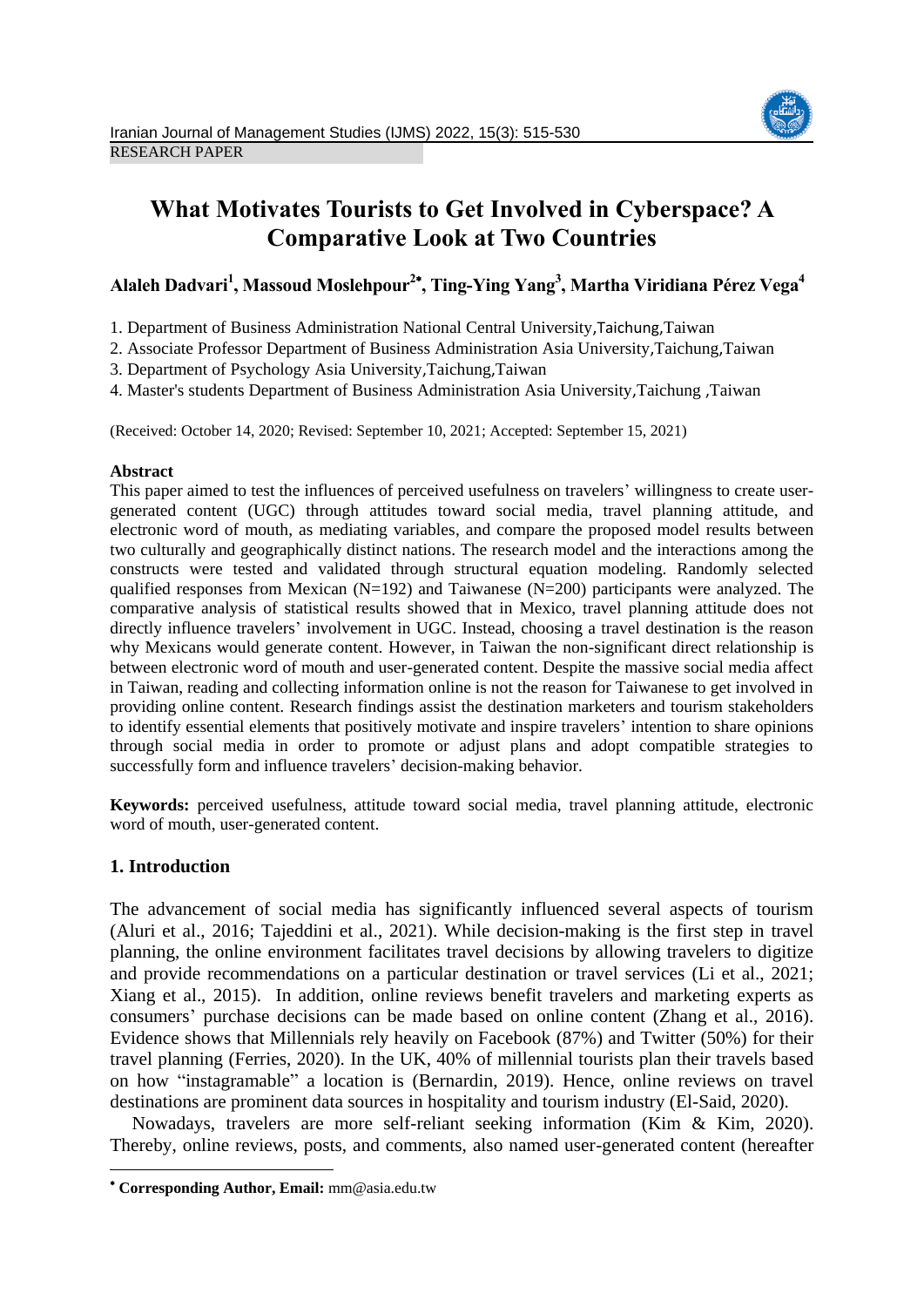"UGC"), as a fresh way of spreading the word of mouth suggestions has become a propounded topic in tourism marketing research (Kwok et al., 2020). Millennials (97%) post their traveling adventure experiences online (Kemp, 2020a, 2020b). Besides online reviews generate an 18% uplift in sales an estimated US\$10 billion annually in online travel buying (Kim et al., 2018; Maslowska et al., 2017), and consumers' user-generated content accounts for 93% of the purchase decisions (Kaemingk, 2020). The tourism industry is highly dependent on shared reviews in cyberspace to be the winner in the competitive conditions.

Electronic word of mouth (hereafter "e-WOM") is another valuable source of information that may influences travelers' decisions (Litvin et al., 2018). In this regard, extensive growth of e-WOM can contribute to providing UGC that is deemed a critical factor when travel planning (Narangajavana Kaosiri et al., 2019). Therefore, the importance of UGC in the travel industry has been a topic of interest among scholars. For instance, Litvin et al. (2008) claim that the UGC shared by travelers may have significant impacts on the spread of e-WOM that directly influences travelers' tendency to visit a destination. Thus, understanding UGC and its function through social media play an essential role in the tourism industry.

In this regard, the usefulness of social media platforms as effective factor to determine user' behavior is impossible to ignore. Perceived usefulness (hereafter "PU") is a potent driver for shaping the individual's intention to adopt a new behavior or apply new technology (Bhattacherjee & Sanford, 2006). Individuals perceive cyberspace as a practical tool for information attainment. Hence, they may accept travel information shared in the social media space. Aside from PU as a utilitarian factor, attitude is another crucial determinant of intention (Bhattacherjee & Sanford, 2006). Notably, travelers' perceptions of usefulness significantly affect their attitude and inspire them to get involved in cyberspace (Ayeh et al., 2013a). However, recent studies make bold the significant influences of UGC on traveler's behavior and destination choices (Ayeh et al., 2013b; Gursoy, 2019). Therefore, understanding potential factors that can actively motivate travelers to generate online content deserves a further look. Importantly, comparative studies that evaluate antecedents of traveler-generated content at the same time in different countries are found rare. Therefore, investigating the potential key determinants that push traveler's intention to create content was the primary motivation behind the study. The current study proposed a structural model to expand the existing knowledge and fill the research gap by hypothesizing the associations among a series of determinants to measure the effect of stimulus behind UGC provided by travelers.

Moreover, we compared Mexico and Taiwan's results, two geographically distinct countries. Culturally, according to Hofstede (1980), in both countries, collectivism outweighs individualism. In addition, both Taiwan and Mexico have high social media penetration rate (Molly, 2020; Navarro, 2020). Therefore, a direct comparison between Taiwan and Mexico would provide insightful knowledge on consumer's intentional behavior in the tourism market. Thus, it was of particular interest to investigate similarities and contrasts in the mentioned countries.

Mexico and its tourism industry are quite well-known in the global tourism market. With a total of 39.3 million visitors in a year, Mexico ranks the 6th destination country for travelers in the world (Embamex, 2017). Interestingly, 98.2% of Mexicans have access to social media. Besides, 54 million are Facebook users, which places Mexico as the second leading country in the Latin America sites (Kemp, 2020a; Navarro, 2020). A key point highlighting the significance of social media is that Mexican Internet users heavily depend on online reviews for trip planning (Ceballos et al., 2016).

Taiwan has one of the highest rates of Internet penetration in the world. There were 20.51 million Internet users, and Internet penetration in Taiwan stood at 86% in January 2020 (Kemp, 2020b). Social media penetration in Taiwan stood at 88% (Kemp, 2020b). About 82.5% of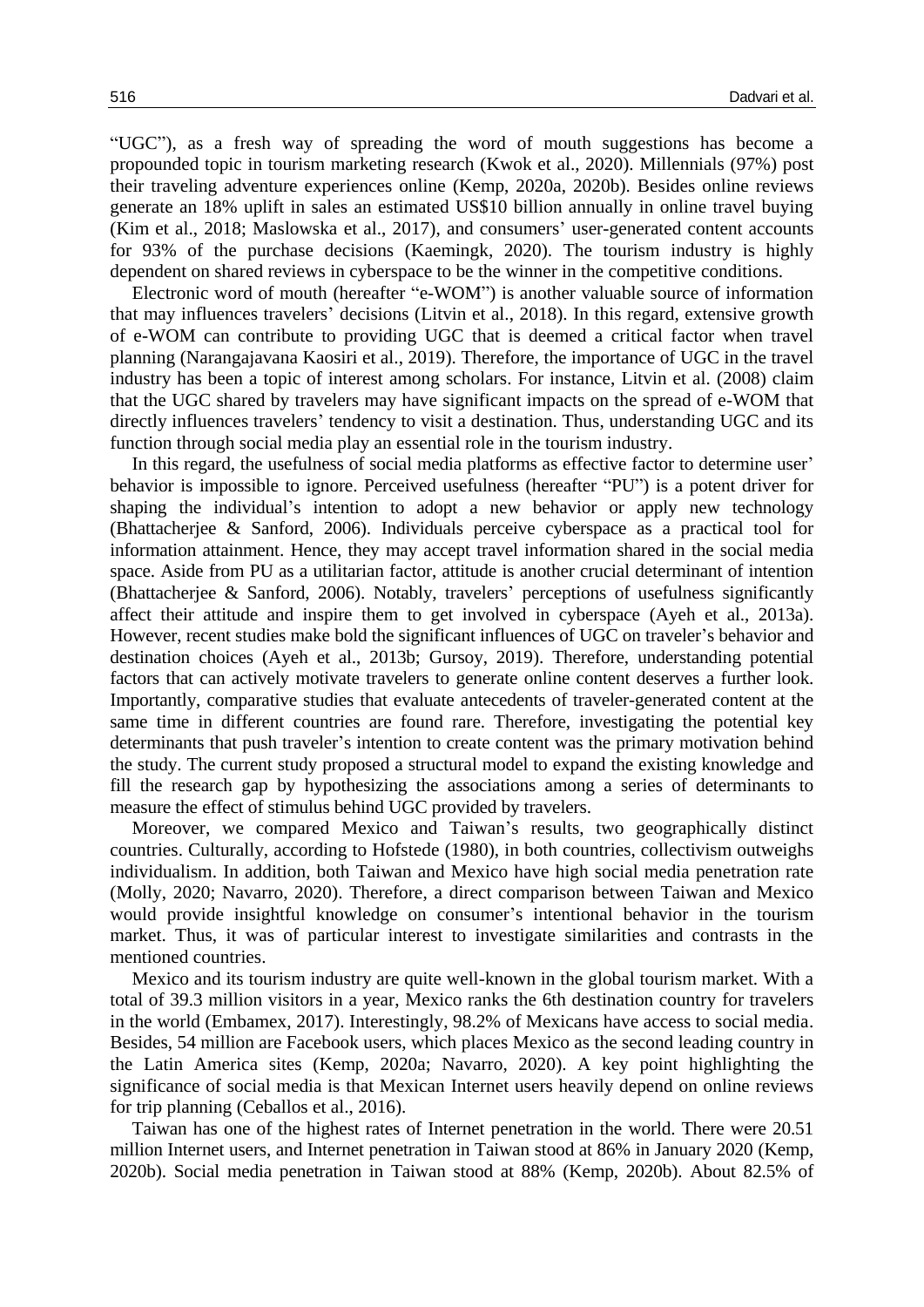Taiwanese residences use Internet services, and over 89% of Taiwanese are active Facebook users (Molly, 2020). There were 18,870,000 Facebook users in Taiwan in June 2020, which accounted for 79% of its entire population (NapoleonCat. Stats, 2020).. In 2019, Taiwan attracted a record 11,864,105 inbound visitors in 2019, up 797,398 visits or 7.21% from 2018 (Tourism Bureau, MOTC, 2022), showing that Taiwan's tourism industry is flourishing.

This study compares the similarities and differences between Taiwan and Mexico. The results are followed by recommendations for a more detailed strategy for destination marketers. This paper focuses on the perceived usefulness (PU) of UGC among travelers as the independent variable, travel planning attitude (hereafter "TPA"), social media attitude (hereafter "ASM"), and electronic word of mouth (e-WOM) as potential mediators, and travelers' intentions to provide UGC as an outcome variable.

## **2. Conceptual Background and Theoretical Framework**

In the current study, researchers drew insight from attribution theory (Kelley, 1967) and the technology acceptance model (TAM) (Davis, 1989; Japutra et al., 2019). Employing attribution theory assists in understanding factors involved in providing an experience that results in positive or negative consumer perception toward a product or service, which eventually results in behavioral implications (Jackson, 2019). According to TAM, consumer's acceptance of using a particular technology or related application depends on the estimation of perceived usefulness (PU), perceived ease of use, consumers' attitude, and behavioral intention to use that technology (Davis, 1989). The research framework is illustrated in Figure 1.

## *2.1. Perceived Usefulness (PU)*

According to Davis (1989), perceived usefulness is how an individual believes that employing a specific system increases the performance of a defined work. Not to mention that in consumer behavior settings, perceived usefulness is a prominent, well-known construct derived from TAM, which describes user adoption of information technology. In line with tourism research, early studies have underlined the importance of perceived usefulness as the critical element of technology utilization (Bhattacherjee & Sanford, 2006; Hew et al., 2018). The usefulness of UGC relates to shared reviews that exist in an online environment and assist travelers in their travel planning (Mendes-Filho et al., 2018; Wang & Li, 2019). Previous scholars have declared the link between usefulness and attitude (Moon & Kim, 2001).

# *2.2. Attitude Toward Social Media (ASM)*

Social media platforms and online communities are a significant source of generating knowledge among travelers. Xiang et al. (2015) approved the influence of social media applications encouraging the exchange of user-generated travel information. Moreover, studies represent that reading other travelers' comments in cyberspace, mainly on the social media, is one of the leading online activities that eventually lead to travel planning behavior (Dedeoğlu et al., 2020).

## *2.3. User-Generated Content (UGC)*

According to Kaplan and Haenlein (2010), UGC is a creative content that can be shared individually or collaboratively in cyberspace, especially on the social media. UGC is particularly useful to tourism customers to access fresh opinions and experiences from others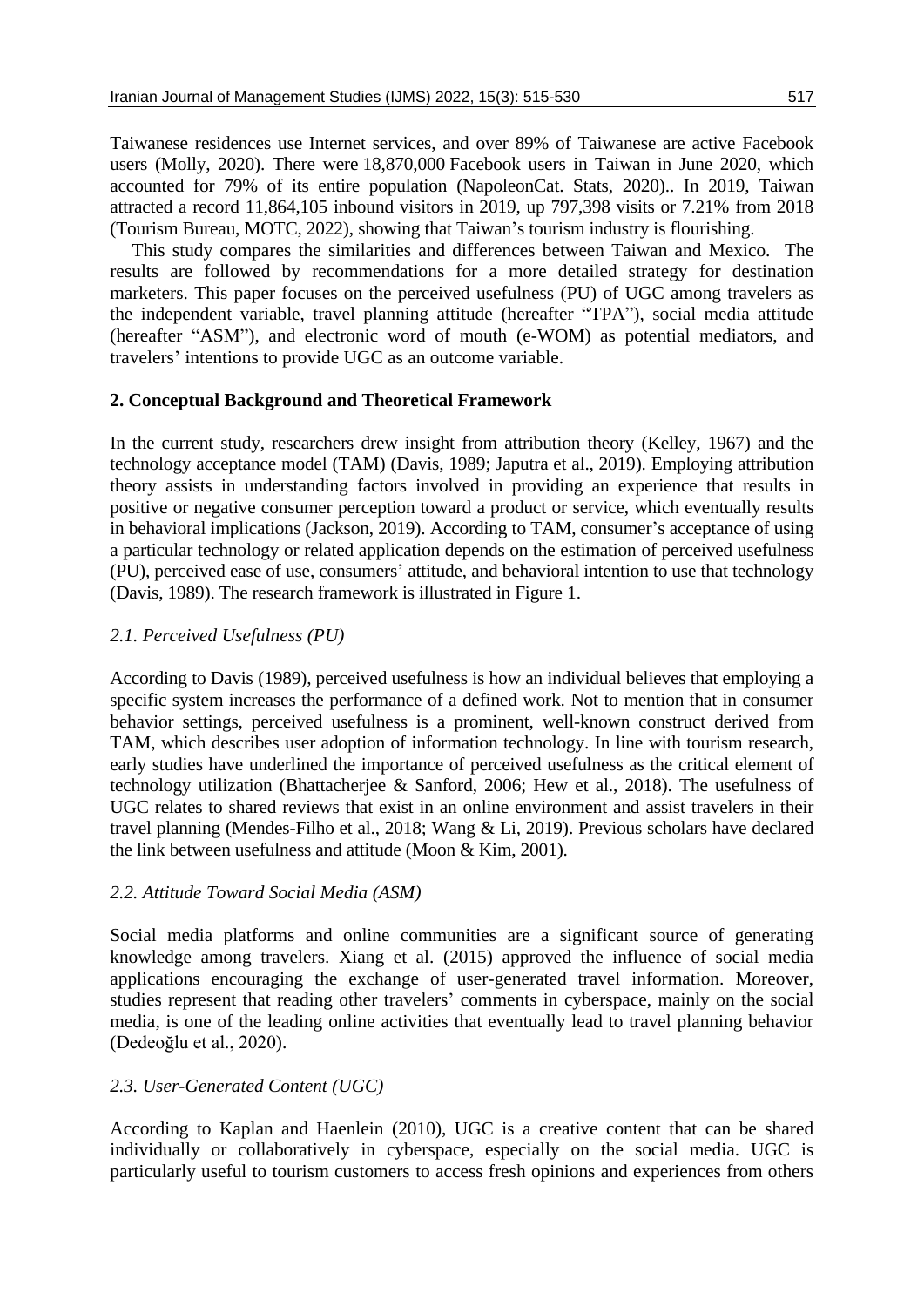(Oliveira & Casais, 2019). Given the notion of tourism as a knowledge-intense industry, UGC is considered a valuable information source to assist travelers in making decisions (Zeng & Gerritsen, 2014).

#### *2.4. Electronic Word Of Mouth (e-WOM)*

Several previous studies have discussed the acceptance of Internet technologies in the tourism sector and the importance of e-WOM to understand e-WOM effectiveness (Mariani et al., 2016; Wang & Li, 2019). Early studies prove that e-WOM communications can occur in different channels such as YouTube, Facebook, Twitter, and e-WOM applications are extensively being applied as a reference in the tourism industry, which significantly influences traveler's choice of destination. Yan et al. (2018) represented the effect of travelers' emotions when choosing e-WOM platforms.

#### *2.5. Attitude Toward Travel Planning (TPA)*

Attitude and perception are essential motivating concepts in marketing (Duarte & Silva, 2018; Innis & La Londe, 1994). Berkman and Gilson (1986) defined attitude as consumers' evaluative intentions toward an object that could be a product or service. Attitude, therefore, is one of the most accurate drivers of individual behavior. Recent findings related to studies on the use of technology and consumers' attitudes toward traveling indicate that the rapid expansion of the Internet has positively affected individuals' travel planning attitude (Mendes-Filho et al., 2018).

#### *2.6. Interrelationships Among Study Constructs*

Based on the TAM model, an individual's perception of technology usefulness influences his/her intention (Davis, 1989). In our study, the construct perceived usefulness describes how the individual presumes that applying social media will assist them in being a better travel planner. Perceived usefulness directly influences the user's attitude toward applying social media (Wang & Li, 2019). The conceptualization of the usefulness of using social media positively influences consumers' attitudes (Kucukusta et al., 2015).

Following the above arguments, the current research postulates that:

**H1:** Perceived usefulness is positively associated with social media attitude.

**H2:** Perceived usefulness is positively associated with travel planning attitude.

Previous studies establish the association between PU and e-WOM. For example, Yang (2017) showed that the perceived usefulness of a restaurant web page would influence the spread of positive e-WOM. Erkan and Evans (2016) developed a conceptual framework to show that PU is one of the significant antecedents of e-WOM in social media that significantly affect consumers' purchase intentions. Matute et al. (2016) confirmed the positive association between e-WOM and PU dimensions that eventually lead to consumers' online repurchase intention. Therefore, when the degree of usefulness is high, e-WOM tends to be positive. Based on the theoretical arguments, this study formulates the next hypothesis:

**H3:** Perceived usefulness is positively associated with e-WOM.

E-WOM is one of the primary external information sources for tourism planning (Wang & Li, 2019). More notably, in tourism settings, Jalilvand and Samiei (2012) found a significant positive relation between e-WOM and travelers' attitudes to visit Isfahan by shedding light on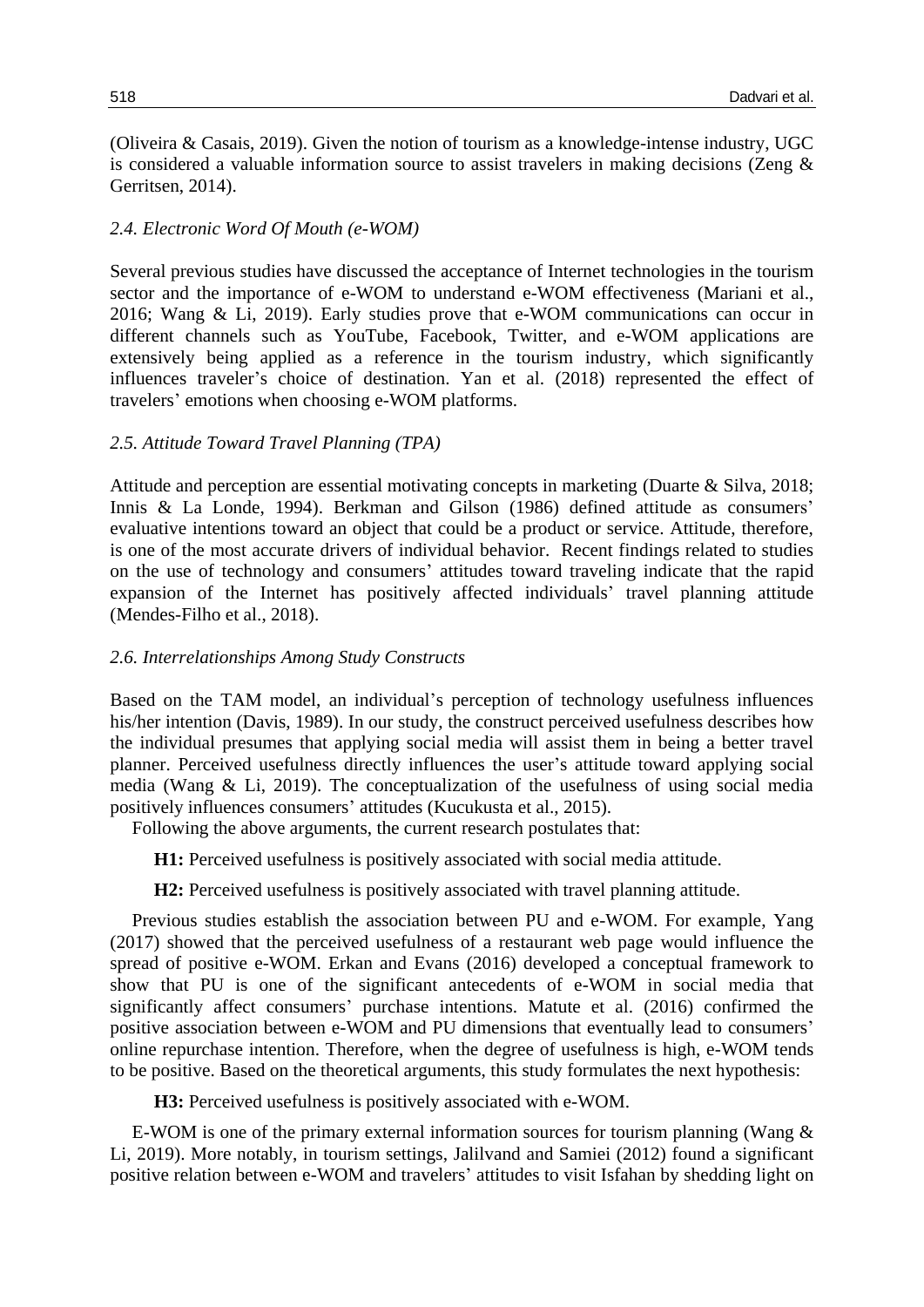revealing the influence of e-WOM on the user's attitude and intentional interactions. In this sense, this study intends to postulate a definite link between tourist attitude and e-WOM, and it is hypothesized that:

**H4:** Travel planning attitude is positively associated with e-WOM.

Scholars suggest that UGC directly influences travelers' behavior (Alcázar et al., 2014). Furthermore, Book et al. (2018) explained that online social groups actively influence traveler decisions. This paper aims to uncover the connection type between travel planning attitude and engagement in sharing user-generated content. Thus, in line with the previous studies, we propose that:

**H5:** Travel planning attitude is positively associated with user-generated content.

**H6:** E-WOM is positively associated with user-generated content.

A critical insight deducted from related studies is that social media attitude will affect social media postings activities. For example, Mukherjee and Jansen (2017) demonstrated that individuals' attitudes toward social media are related to web search; in return, web search was found to be positively linked to the posting activities in cyberspace. A recent work by Anh et al. (2019) focusing on travelers' manners suggests that travelers with a positive attitude toward social media are more engaged in posting online reviews. Accordingly, we hypothesize that there will be a positive relationship between social media attitude and usergenerated content.

**H7:** Social media attitude is positively associated with user-generated content.

In tourism, PU, as one of the main subsets of TAM, can be considered as an external driving force when a consumer is visiting an online platform to improve travel planning (Ayeh et al., 2013b). Matute et al. (2016) concluded that PU mediates the influence of e-WOM and consumers' repurchase intention. Consistent with the theory of planned behavior of Ajzen and Fishbein (1975) and based upon TAM proposed by Davis (1989), PU is a determinant of attitude, and attitude plays a specific mediation role in the relationship between individual's behavioral intention. Contemporary literature documents the mediating effects of attitude in different disciplines (Davis et al., 1989). Ayeh et al. (2013a) indicated that the traveler's attitude significantly affects tourist consumer tendencies to accept e-WOM and use the website for travel planning. Jalilvand et al. (2012) demonstrated that the information on e-WOM is directly related to travelers' attitudes toward exploring a new destination. More recently, Doosti et al. (2016) attempted to analyze the intermediary role of travelers' attitudes on the link between e-WOM and visit intention. Although previous studies have focused on e-WOM in various contexts, scant studies pay attention to antecedents and consequences of e-WOM, particularly in social media among travelers (Cheung & Thadani, 2012). It is discussed that the adoption of e-WOM is not a remote procedure, and the consumer's attitude is engaged during the decision-making process (Yan et al., 2016). Thus, based on previous studies, the following hypotheses are formulated:

**H8:** E-WOM mediates the influence of PU on UGC.

**H9a:** TPA mediates the influence of PU on e-WOM.

**H9b:** TPA mediates the influence of PU on UGC.

**H10:** TPA and e-WOM mediate the influence of PU on UGC.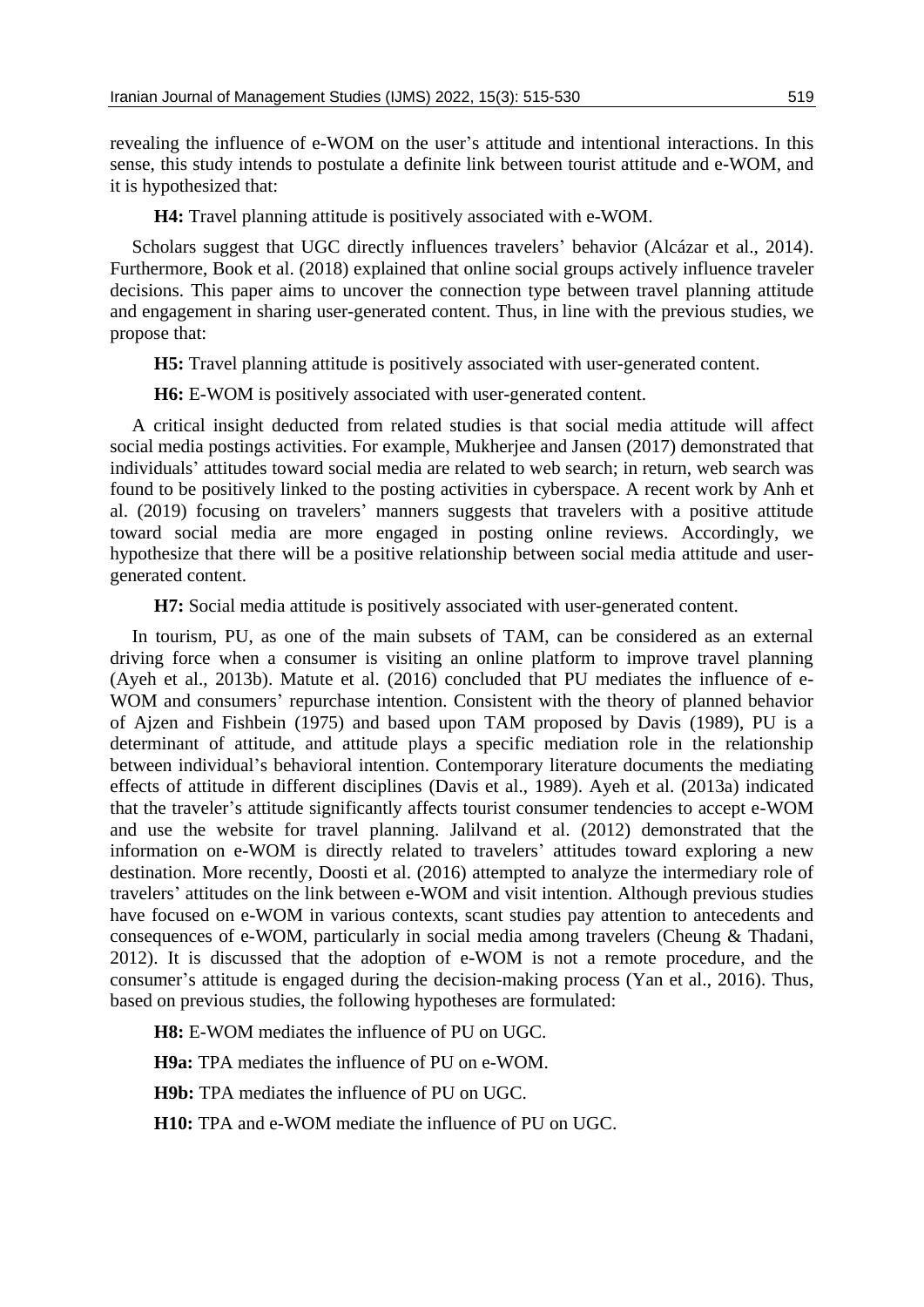

**Figure 1.** Research Framework

## **3. Methodology**

#### *3.1. Scale Operationalization*

With slight modifications from prior studies, we adopted the current measurement item to fit the research purpose. PU was measured using five items adapted from Lin (2012) and Wu et al. (2011). TPA was assessed using four items adapted from Gursoy and Gavcar (2003) and Laurent and Kapferer (1985). The scale of e-WOM was borrowed from Amaro and Duarte (2013) and Lam and Mizerski (2005), representing four items. ASM was measured using five items from McQuarrie and Munson (1992) and Moon and Kim (2001). Finally, three items were drawn from Munar and Jacobsen (2013) to measure an individual's intention to create UGC. We translated the questionnaire into Spanish and Mandarin Chinese and verified it through the back-translation method.

## *3.2. Data Collection and Sample Characteristics*

Researchers gathered the data through Google Form. Then, online questionnaires were sent to targeted respondents from Taiwan and Mexico. After data screening, a total of 392 usable questionnaires were obtained for analysis. Thus, 200 Taiwanese (TW) and 192 Mexican (MX) participants met the research criteria. Screening questions are used to ensure that participants are qualified (e.g., Have you previously read other travelers experience shared on the Internet to learn more about tourist attractions).

## **4. Data Analysis Procedure**

We employed the structural equation modeling (SEM) approach, which is preferable for nonexperimental research and is highly desirable when estimating a group of complex relationships (Hair et al., 2013).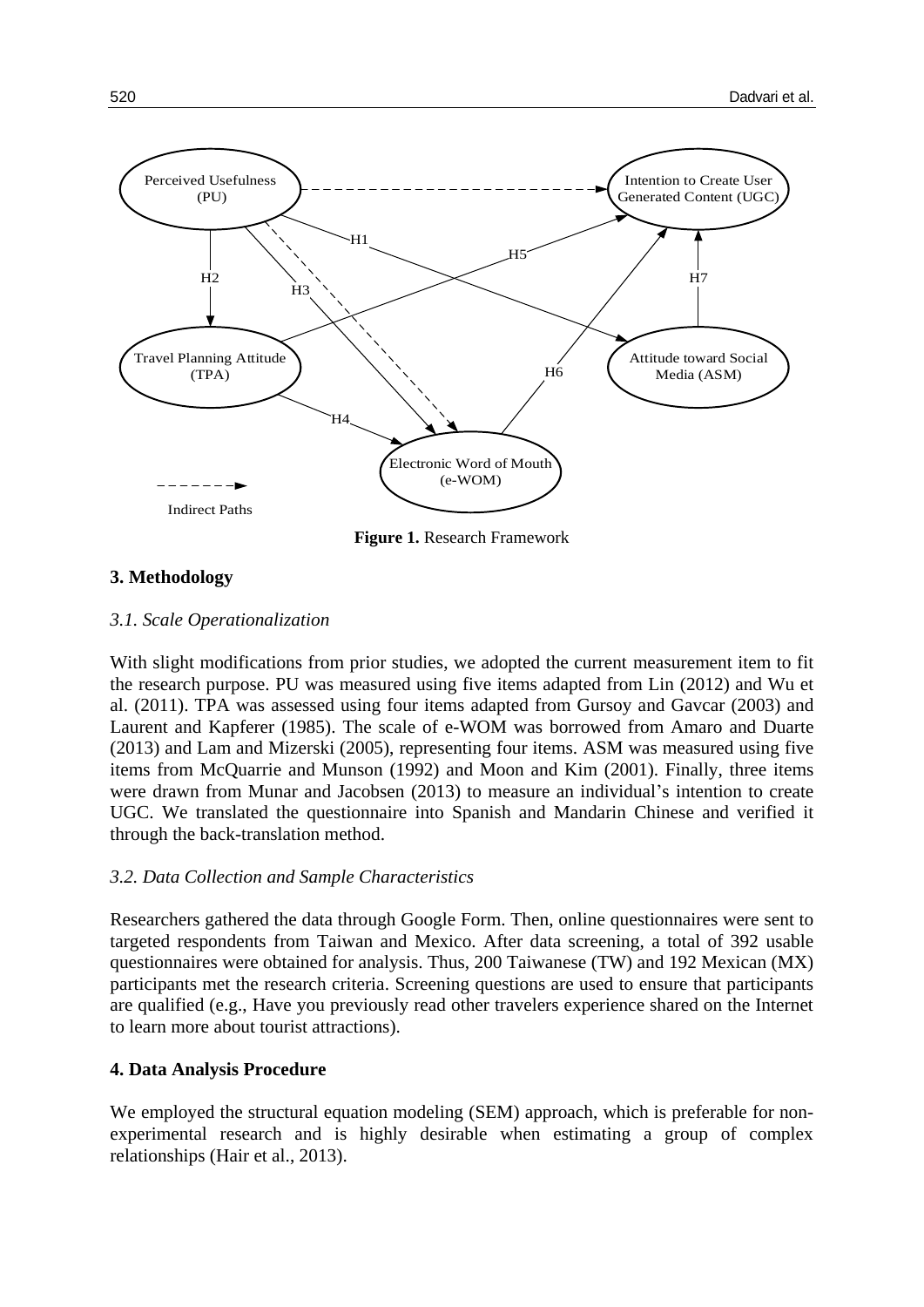#### *4.1. Scale Accuracy Analysis and Measurement Model*

First, the Kaiser-Meyer-Olkin (KMO) and Bartlett's Test of Sphericity were performed to ensure sampling accuracy and validity of factor analysis. Based on the respective recommended criterion, the KMO value between 0.5 and 1.0 confirms the sample adequacy for factor analysis (Tabachnick et al., 2007). Additionally, results should be significant. In Mexico's case, the total KMO value for the research instrument was  $0.82$  ( $p < 0.000$ ). As for Taiwan, this value was  $0.84$  (p<0.001), indicating that this study fulfilled the requirement to pass Bartlett's Test of Sphericity. The measurement model was assessed through the reliability and validity of the studied constructs. All together, and considering values with CR  $>$  AVE, AVE  $>$  0.5, MSV < AVE,  $\sqrt{AVE} >$  Max r (maximum interrelated correlation), the reliability and validity of research constructs were confirmed. Table 1 displays the results of reliability and validity tests.

**Table 1.** The results of reliability, discriminant, and convergent validity analyses

|        |            | $\alpha$ | <b>CR</b> | <b>AVE</b> | <b>MSV</b> | <b>Max</b> r | PU    | <b>TRA</b> | e-WOM | <b>ASM</b> | <b>UGC</b> |
|--------|------------|----------|-----------|------------|------------|--------------|-------|------------|-------|------------|------------|
|        | PU         | 0.88     | 0.853     | 0.594      | 0.247      | 0.497        | 0.771 |            |       |            |            |
|        | <b>TPA</b> | 0.88     | 0.843     | 0.650      | 0.091      | 0.302        | 0.225 | 0.806      |       |            |            |
| Mexico | e-WOM      | 0.92     | 0.876     | 0.701      | 0.247      | 0.497        | 0.479 | 0.302      | 0.837 |            |            |
|        | <b>ASM</b> | 0.87     | 0.886     | 0.609      | 0.182      | 0.427        | 0.427 | 0.092      | 0.193 | 0.780      |            |
|        | <b>UGC</b> | 0.79     | 0.798     | 0.570      | 0.125      | 0.354        | 0.354 | 0.223      | 0.334 | 0.223      | 0.755      |
|        | PU         | 0.86     | 0.814     | 0.527      | 0.291      | 0.539        | 0.726 |            |       |            |            |
| Taiwan | <b>TPA</b> | 0.89     | 0.849     | 0.655      | 0.266      | 0.449        | 0.516 | 0.809      |       |            |            |
|        | e-WOM      | 0.87     | 0.814     | 0.595      | 0.291      | 0.539        | 0.539 | 0.449      | 0.837 |            |            |
|        | <b>ASM</b> | 0.80     | 0.797     | 0.442      | 0.123      | 0.350        | 0.350 | 0.197      | 0.244 | 0.665      |            |
|        | <b>UGC</b> | 0.86     | 0.862     | 0.675      | 0.110      | 0.332        | 0.305 | 0.332      | 0.159 | 0.278      | 0.822      |

Table 2 presents the descriptive statistics, factor loadings, exploratory factor analysis (EFA), and confirmatory factor analysis (CFA) for each item for both countries.

|                  |                  | <b>EFA</b> | <b>CFA</b> |             |           |            |
|------------------|------------------|------------|------------|-------------|-----------|------------|
| <b>Variables</b> | <b>Items</b>     | loading    | loading    | <b>Mean</b> | <b>SD</b> | <b>KMO</b> |
| Minimum          |                  |            |            |             |           |            |
| accepted         |                  | > 0.5      | > 0.5      |             |           | > 0.5      |
| value            |                  |            |            |             |           |            |
| <b>Mexico</b>    |                  |            |            |             |           |            |
|                  | PU1              | 0.79       | 0.84       |             |           |            |
|                  | PU <sub>2</sub>  | 0.69       | 0.72       |             | 0.98      | 0.85       |
| PU               | PU <sub>3</sub>  | 0.85       | 0.84       | 3.55        |           |            |
|                  | PU <sub>4</sub>  | 0.78       | 0.76       |             |           |            |
|                  | PU <sub>5</sub>  | 0.76       | 0.68       |             |           |            |
|                  | TPA <sub>1</sub> | 0.79       | 0.75       |             | 0.77      | 0.80       |
|                  | TPA <sub>2</sub> | 0.87       | 0.90       |             |           |            |
| <b>TPA</b>       | TPA <sub>3</sub> | 0.93       | 0.94       | 4.40        |           |            |
|                  | TPA <sub>4</sub> | 0.79       | 0.68       |             |           |            |
|                  | e-WOM1           | 0.86       | 0.87       |             | 1.04      | 0.84       |
|                  | e-WOM2           | 0.90       | 0.91       | 3.75        |           |            |
| e-WOM            | e-WOM3           | 0.82       | 0.83       |             |           |            |
|                  | e-WOM4           | 0.83       | 0.81       |             |           |            |
|                  | ASM1             | 0.83       | 0.75       |             |           |            |
|                  | ASM2             | 0.80       | 0.83       |             | 0.74      | 0.85       |
| <b>ASM</b>       | ASM3             | 0.84       | 0.84       | 3.71        |           |            |
|                  | ASM4             | 0.80       | 0.79       |             |           |            |
|                  | ASM <sub>5</sub> | 0.79       | 0.65       |             |           |            |

**Table 2.** Factor Analysis and Descriptive Statistics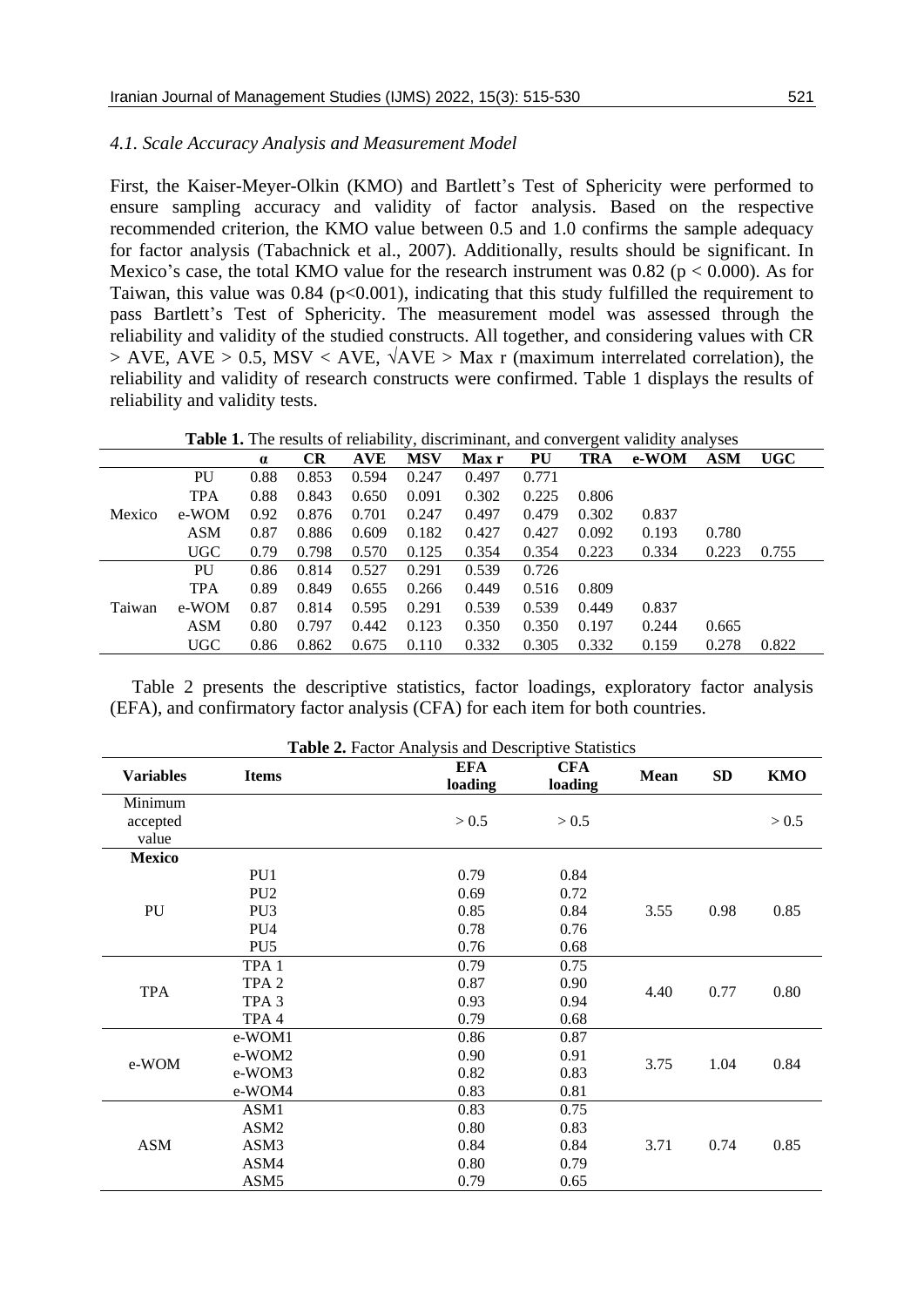| . <b></b><br><b>Variables</b> | <b>Items</b>     | <b>EFA</b><br>loading | <b>CFA</b><br>loading | <b>Mean</b> | SD   | <b>KMO</b> |
|-------------------------------|------------------|-----------------------|-----------------------|-------------|------|------------|
|                               | UGC1             | 0.78                  | 0.77                  |             |      |            |
| <b>UGC</b>                    | UGC1             | 0.88                  | 0.82                  | 2.94        | 1.19 | 0.69       |
|                               | UGC3             | 0.76                  | 0.66                  |             |      |            |
| <b>Taiwan</b>                 |                  |                       |                       |             |      |            |
| PU                            | PU1              | 0.84                  | 0.79                  | 4.00        | 0.69 | 0.83       |
|                               | PU <sub>2</sub>  | 0.66                  | 0.66                  |             |      |            |
|                               | PU <sub>3</sub>  | 0.80                  | 0.80                  |             |      |            |
|                               | PU <sub>4</sub>  | 0.79                  | 0.85                  |             |      |            |
|                               | PU <sub>5</sub>  | 0.58                  | 0.62                  |             |      |            |
| <b>TPA</b>                    | TPA <sub>1</sub> | 0.82                  | 0.77                  | 4.36        | 0.68 | 0.80       |
|                               | TPA <sub>2</sub> | 0.84                  | 0.87                  |             |      |            |
|                               | TPA <sub>3</sub> | 0.88                  | 0.94                  |             |      |            |
|                               | TPA <sub>4</sub> | 0.72                  | 0.69                  |             |      |            |
| e-WOM                         | e-WOM1           | 0.82                  | 0.78                  | 4.12        | 0.66 | 0.81       |
|                               | e-WOM2           | 0.85                  | 0.86                  |             |      |            |
|                               | e-WOM3           | 0.83                  | 0.82                  |             |      |            |
|                               | e-WOM4           | 0.71                  | 0.71                  |             |      |            |
| <b>ASM</b>                    | ASM1             | 0.73                  | 0.61                  | 3.89        | 0.53 | 0.78       |
|                               | ASM2             | 0.72                  | 0.67                  |             |      |            |
|                               | ASM3             | 0.69                  | 0.61                  |             |      |            |
|                               | ASM4             | 0.79                  | 0.77                  |             |      |            |
|                               | ASM <sub>5</sub> | 0.71                  | 0.65                  |             |      |            |
| $_{\rm UGC}$                  | UGC1             | 0.86                  | 0.85                  | 3.62        | 0.99 | 0.73       |
|                               | UGC <sub>2</sub> | 0.85                  | 0.84                  |             |      |            |
|                               | UGC3             | 0.86                  | 0.77                  |             |      |            |

**Table 2.**

Note: \*P < 0.05, \*\*P < 0.01, \*\*\*P < 0.001. Research items are: PU 1: I often use social media to search for information for travel purposes. PU2: Using social media for travel planning inspires my curiosity. PU3: Social media improves my travel planning. PU4: Social media makes it easier for me to make travel-related decisions. PU 5: Social media helps me save time. TPA1: Travel interests me. TPA2: Choosing travel destinations entertains me. TPA 3: Choosing travel destinations is exciting, TPA 4: Choosing travel destinations relaxes me. e-WOM 1: I read other tourists' online travel reviews to know what destinations make good impressions on others. e-WOM 2: I read other tourists' online travel reviews to make sure I choose the right destination. e-WOM 3: I read other tourists' online travel reviews to select an attractive destination. e-WOM 4: I collect information from tourist's online travel reviews before I travel to a certain destination. Social media for travel purposes is ASM1: Important. ASM 2: Exciting. ASM 3: Matters to me. ASM 4: Interesting. ASM 5: Useful. UGC1: I upload photos for friends on Facebook, etc. UGC 2: While traveling, I check-in (or update) my location on social media such as Facebook. UGC 3: I upload photo albums/videos on the Internet (blogs).

#### *4.2. Test of Hypotheses and Mediation Analysis*

After testing the overall model fit, we examined the hypotheses for both cases in Mexico (Figure 2) and Taiwan (Figure 3).

Table 3 presents the results of the proposed hypotheses. As can be seen for Mexico, except for H5, all other hypotheses (H1-H4, H6) are supported, and the path from TPA to UGC is not significant. As for Taiwan, results indicate that except for H6 representing the significant influence of e-WOM on UGC, all other hypotheses (H1-H5, H7) have received support.

| <b>Table 5.</b> The Results of Hypotheses Testing for the Direct Path |                         |              |                    |             |                    |  |  |  |
|-----------------------------------------------------------------------|-------------------------|--------------|--------------------|-------------|--------------------|--|--|--|
| <b>Hypotheses</b>                                                     | Path                    | $\beta$ (MX) | <b>Result (MX)</b> | $\beta(TW)$ | <b>Result (TW)</b> |  |  |  |
| H1                                                                    | $PIJ \rightarrow ASM$   | $0.43***$    | Supported          | $0.36***$   | Supported          |  |  |  |
| H <sub>2</sub>                                                        | $PU \rightarrow TPA$    | $0.26**$     | Supported          | $0.52***$   | Supported          |  |  |  |
| H <sub>3</sub>                                                        | $P U \rightarrow e WOM$ | $0.45***$    | Supported          | $0.42***$   | Supported          |  |  |  |
| H4                                                                    | $TPA \rightarrow e-WOM$ | $0.19*$      | Supported          | $0.23*$     | Supported          |  |  |  |
| H <sub>5</sub>                                                        | $TPA \rightarrow UGC$   | <b>NS</b>    | Rejected           | $0.30**$    | Supported          |  |  |  |
| H <sub>6</sub>                                                        | $e-WOM \rightarrow UGC$ | $0.27**$     | Supported          | NS          | Rejected           |  |  |  |
| H7                                                                    | $ASM \rightarrow UGC$   | $0.16*$      | Supported          | $0.23**$    | Supported          |  |  |  |

**Table 3.** The Results of Hypotheses Testing for the Direct Path

NS = Not Significant,  ${}^*p < 0.05$ ,  ${}^*p < 0.01$ ,  ${}^*{}^*p < 0.001$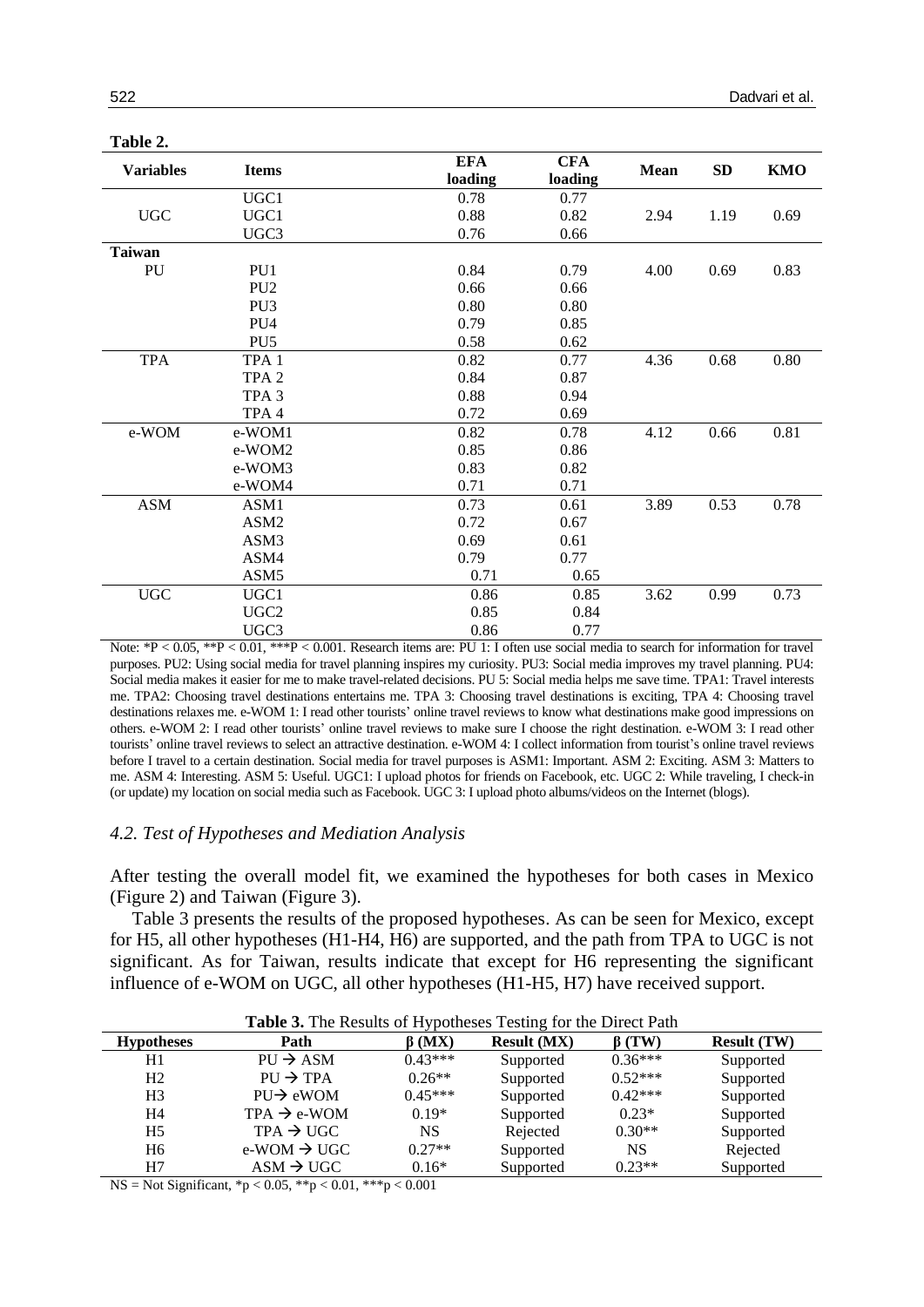| <b>Table 4.</b> The results of Fath Tinarysis (Mexico and Tarwan) |         |                                         |              |               |                 |                                  |  |
|-------------------------------------------------------------------|---------|-----------------------------------------|--------------|---------------|-----------------|----------------------------------|--|
| <b>Hypotheses</b>                                                 | Country | Path                                    | <b>Total</b> | <b>Direct</b> | <b>Indirect</b> | <b>Mediation</b>                 |  |
| H <sub>8</sub>                                                    | Mexico  |                                         | $0.36**$     | $0.25**$      | <b>NS</b>       | Not supported<br>(No mediation)  |  |
|                                                                   | Taiwan  | $PU\rightarrow$ e-WOM $\rightarrow$ UGC | $0.30**$     | $0.30**$      | <b>NS</b>       | Not supported<br>(No mediation)  |  |
| H <sub>9a</sub>                                                   | Mexico  |                                         | $0.50***$    | $0.45**$      | $0.05*$         | Supported<br>(partial mediation) |  |
|                                                                   | Taiwan  | $PIJ\rightarrow TPA \rightarrow e-WOM$  | $0.53***$    | $0.41***$     | $0.12*$         | Supported<br>(partial Mediation) |  |
| H <sub>9</sub> b                                                  | Mexico  | PU→TPA→UGC                              | $0.36**$     | $0.32**$      | $0.04*$         | Supported<br>(partial mediation) |  |
|                                                                   | Taiwan  |                                         | $0.30**$     | <b>NS</b>     | $0.13*$         | Supported<br>(full mediation)    |  |
| H10                                                               | Mexico  | $PU\rightarrow$ (TPA+e-                 | $0.36***$    | <b>NS</b>     | $0.12*$         | Supported<br>(full mediation)    |  |
|                                                                   | Taiwan  | $WOM$ ) $\rightarrow$ UGC               | $0.30**$     | <b>NS</b>     | <b>NS</b>       | Not supported<br>(no mediation)  |  |

**Table 4.** The Results of Path Analysis (Mexico and Taiwan)

NS = Not Significant,  ${}^*p$  < 0.05,  ${}^*p$  < 0.01,  ${}^*{}^*p$  < 0.001

We performed bootstrapping using 5000 bootstrap samples to test the mediation. The results of the mediation hypotheses for the research model in both Mexico and Taiwan are given in Table 4. In Mexico, there is no evidence to support the mediation effect of e-WOM on the relationship between PU and UGC. However, partial mediation effects of TPA are found for hypotheses H9a and H9b. Moreover, H10 (which regards the dual mediation effect of two variables, namely TPA and e-WOM, on the relation between PU and UGC) is proved. Likewise, the mediation analysis for Taiwan declares that similar to Mexico, e-WOM cannot mediate the relationship between PU and UGC. Notably, TPA's full mediation of the association between PU and UGC is found. H9a and H9b have both received support. In addition, it is found that TPA could partially mediate the relationship between PU and e-WOM. However, H10 is rejected. Thus, the dual mediation of TPA and e-WOM has not received support.



**Figure 2.** The Structural Equation Model (SEM) Testing for Mexico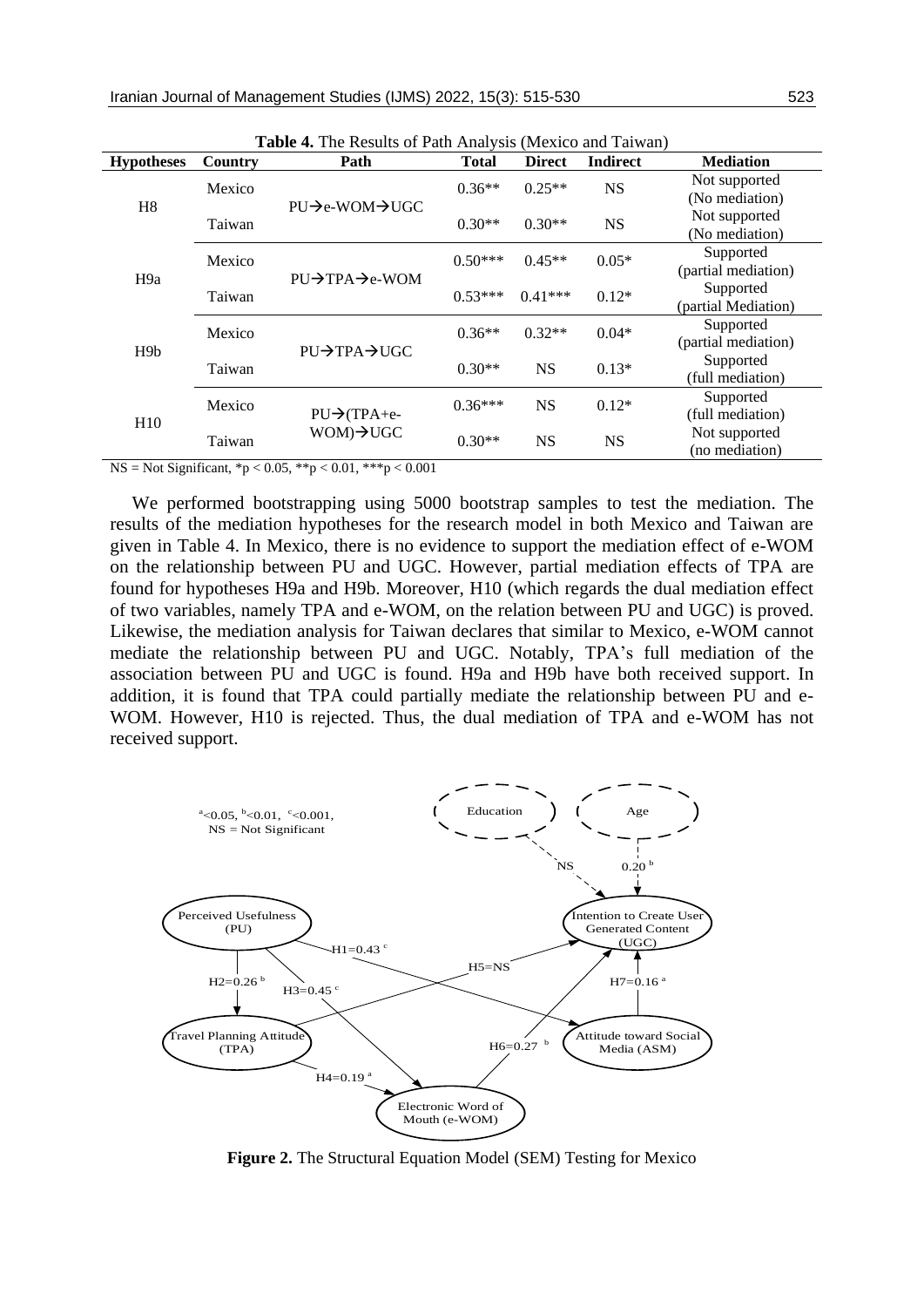

**Figure 3.** The Structural Equation Model (SEM) Testing for Taiwan

#### **5. Discussion**

User-generated content is a promising phenomenon with applications in tourism and marketing context. Factors influencing individuals to create, use, and adopt the content deserve consideration as travelers read and evaluate reviews when deciding on their next travel adventure. This study analyzed the relationships among a determinant (PU), three mediating variables (ASM, TPA, and e-WOM), and one dependent variable, an individual's intention to post and share user-generated content (UGC). The current research framework was developed based on previous research. Although results were mostly consistent with previous findings, there were differences between the two countries.

This research attempted to explain the factors that mainly affect travelers' intention to share content in social media about their travel. Furthermore, the differences and similarities were illustrated between two culturally different countries. Our results showed that Taiwanese attitudes toward travel planning (TPA) strongly persuade travelers to share user-generated content (UGC). However, for Mexican respondents, attitudes toward travel planning (TPA) were not found to have any significant influence on travelers' intention to generated content (UGC).

According to Trompenaars and Hampden-Turner (2020), Taiwan is a universalist, neutral, and introverted society. Mexico, however, falls on the opposite side of the spectrum. Mexico is a particularist, affective, and extraverted country. For the Taiwanese, activities involved in planning a trip are exciting and entertaining. The influence of travel planning in an introverted society encourages travelers to share their experiences with friends and family. For the introverted Taiwanese, the time spent in front of the computer monitor is exciting when choosing a travel destination. While traveling, and after traveling, Taiwanese travelers reciprocate the excitement for the next group of travelers by sharing and generating information online.

In contrast, in Mexico, electronic word of mouth (e-WOM) is the most influential paradigm in persuading travelers to provide comments and to share their opinions. For the extraverted and affective Mexicans, reading and talking about the travel is as exciting activity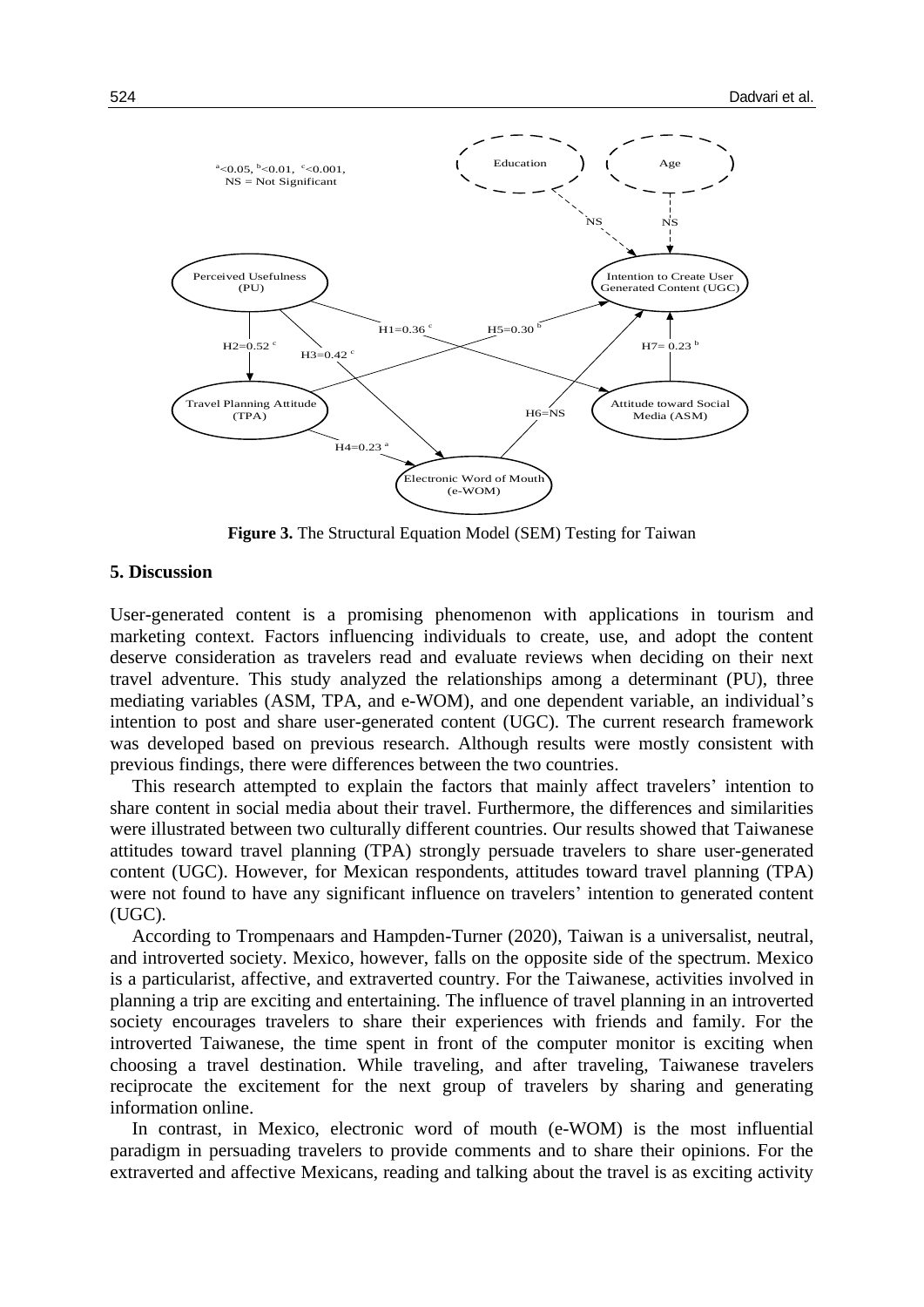as the travel itself. Extraverted affective Mexican traveler is not about where to go, but what to do when traveling. Reading and writing travel reviews are about the feeling toward the travel destination. Therefore, by creating and sharing online information, the Mexican travelers reciprocate the feeling of excitement they experience from the travel destination. In addition, this study reveals that perceived usefulness (PU) has a significant influence on attitude toward social media (ASM), electronic word of mouth (e-WOM), and travel planning attitude (TPA) in both countries. This finding is supported by previous studies (Hew et al., 2018; Wang & Li, 2019).

#### *5.1. Theoretical Implications*

From a theoretical standpoint, our study enriches the literature by building a framework to measure and predict tourism consumer's intention to create UGC by focusing on the perceived usefulness (PU) of UGC among travelers as the independent variable, and travel planning attitude (TPA), social media attitude (ASM), and electronic word of mouth (e-WOM) as potential mediators. Findings also claim an application of attribution theory to the research field, indicating perceived usefulness (PU) as one of the leading causes that can motivate traveler's intention toward a specific behavior. The results collaborate on the significance of perceived usefulness (PU) as an influential factor in forming traveler's attitude in two different countries, namely Mexico and Taiwan. These findings are consistent with past studies confirming that PU positively influences attitudes and intentions. Put it differently, travelers representing a positive attitude toward the perceived usefulness of UGC are more willing to get involved in using and providing UGC (Mendes-Filho et al., 2018; Wang & Li, 2019).

#### *5.2. Practical Implications*

This study validates the critical role of perceived usefulness when predicting an individual's attitude and intention toward sharing user-generated content on social media for travel planning purposes. In other words, when it comes to travel generated content in social media, PU shows a significant influence in the travel planning situation, indicating that PU and attitude are deemed appropriate constructs in TAM studies when exploring an individual's intention toward sharing UGC related to travel planning. Notably, culture consists of observable behavior such as beliefs, attitudes, and behavior (Kim & Gudykunst, 1988). The research consequences in the two countries address behavioral patterns among samples, which can serve as a useful guide for tourism marketers.

The results of this study offer valuable insights for market managers to understand travelers' decision-making behavior better. Destination marketers and tourism stakeholders significantly benefit from the research findings. This study reveals essential elements that positively motivate and inspire consumers' attitudes, travel planning, and tourist intention to share opinion thorough social media actively. Consequently, as a result of travelers' perceived usefulness of social media attitude and electronic word of mouth, e-WOM has the potential to influence the travel planning attitude. This revelation means that travelers are likely to employ electronic word of mouth for their travel planning.

This study shows that e-WOM has a significant impact on the travel planning attitude. Thifinding implies that if the tourism industry provides more resources to improve the valence of its online consumer reviews, it is possible to have more users generating content. Since social media platforms serve as a substantial communication channel in the tourism industry, all the people involved should set up an active communication approach and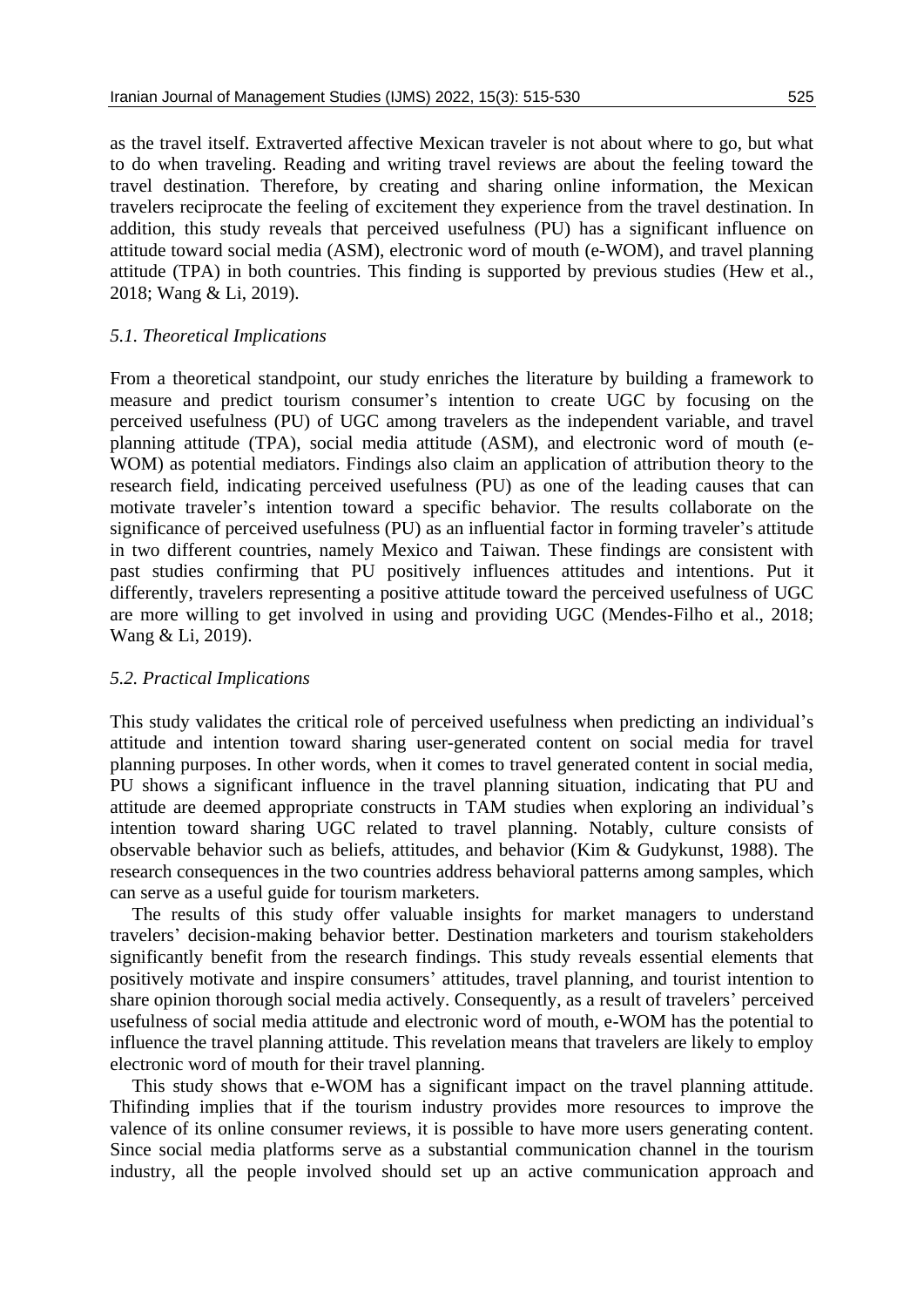elucidate their electronic reviews. These online reviews can enable travel agencies to gain consumers' trust and to promote potential future businesses.

UGC supplies a new venue for companies to get in touch with travelers and influence travelers' opinions. Thus, the ease of access to information has changed UGC to a unique source creating new dynamics in the industry and market. Moreover, the electronic form of WOM challenges traditional markets, which makes bold the effectiveness of social media. Furthermore, as this study found, social media attitude has a strong influence on perceived usefulness. The tourism industry might consider creative ways to offer new applications that facilitate sharing and posting reviews to actively encourage travelers to provide content on their businesses.

#### *5.3. Limitations and Suggestions for Future Research*

The current study is still subject to several limitations that provide new directions for future research efforts. A significant limitation of a study like ours is the inability to determine whether respondents and non-respondents differ significantly. The results are sensitive to each sample's characteristics.

This study is conducted in Taiwan and Mexico. Therefore, a different market could have different characteristics, showing different results by the same number of respondents because background factors such as culture and environment influence people's behavior. A larger sample could help refine the results.

Finally, it would be complementary to this study if future studies investigate where social media is mostly used to choose tourist destinations.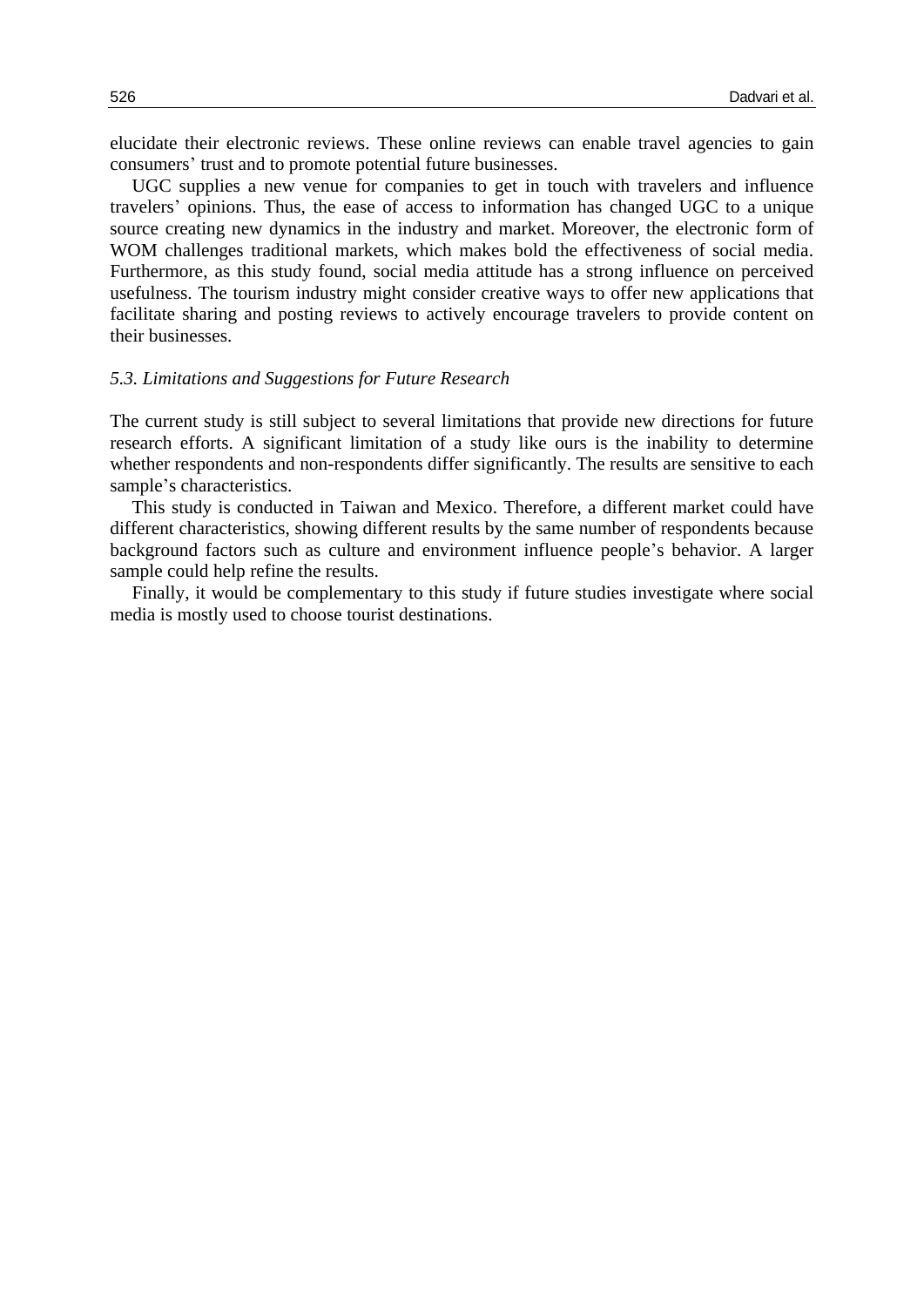#### **References**

- Alcázar, M. D. C. H., Piñero, M. S., & Maya, S. R. d. (2014). The effect of user-generated content on tourist behavior: The mediating role of destination image. *Tourism & Management Studies, 10*(speical issue), 158-164.
- Aluri, A., Slevitch, L., & Larzelere, R. (2016). The influence of embedded social media channels on travelers' gratifications, satisfaction, and purchase intentions. *Cornell Hospitality Quarterly, 57*(3), 250-267. https://doi.org/10.1177/1938965515615685.
- Amaro, S., & Duarte, P. (2013). Online travel purchasing: A literature review. *Journal of Travel & Tourism Marketing, 30*(8), 755-785. https://doi.org/10.1080/10548408.2013.835227.
- Anh, T., Hanh, P., Cam, L., Van, K., & Dinh, L. (2019). A study of the factors affecting the content created by international travellers in Vietnam. *Management Science Letters*, *9*(12), 2051-2062. https://doi.org/10.5267/j.msl.2019.8.031.
- Ayeh, J. K., Au, N., & Law, R. (2013a). Do we believe in TripAdvisor?" Examining credibility perceptions and online travelers' attitude toward using user-generated content. *Journal of Travel Research, 52*(4), 437-452. https://doi.org/10.1177/0047287512475217.
- Ayeh, J. K., Au, N., & Law, R. (2013b). Predicting the intention to use consumer-generated media for travel planning. *Tourism Management, 35*, 132-143. https://doi.org/10.1016/j.tourman.2012.06.010.
- Ajzen, I., & Fishbein, M. (1975). A Bayesian analysis of attribution processes. *Psychological bulletin*, *82*(2), 261.
- Bhattacherjee, A., & Sanford, C. (2006). Influence processes for information technology acceptance: An elaboration likelihood model. *MIS Quarterly*, *30*(4), 805-825. https://doi.org/10.2307/25148755.
- Berkman, H. W., & Gilson, C. C. (1986). Consumer behavior: Concepts and strategies. Thomson South-Western.
- Bernardin, C. (2019). What is the impact of social media on travel? Retrieved July, 2020 from https://theboar.org/2019/12/what-is-the-impact-of-social-media-on-travel/
- Book, L. A., Tanford, S., Montgomery, R., & Love, C. (2018). Online traveler reviews as social influence: Price is no longer king. *Journal of Hospitality & Tourism Research, 42*(3), 445-475. https://doi.org/10.1177/1096348015597029.
- Ceballos, F., Personales, F., & Style, L. (2016). Turismo, rey del e-commerce en Mexico [Tourism, King of the e-commerece in Mexico] …]. Cnnexpansion.com. Retrieved March, 2018, from http://www.cnnexpansion.com/opinion/2012/05/18/turismo-rey-del-ecomerce-en-mexico.
- Cheung, C. M., & Thadani, D. R. (2012). The impact of electronic word-of-mouth communication: A literature analysis and integrative model. *Decision Support Systems*, *54*(1), 461-470.
- Davis, F. D. (1989). Perceived usefulness, perceived ease of use, and user acceptance of information technology. *MIS Quarterly*, *13*(3) …, 319-340. https://doi.org/ 10.2307/249008.
- Davis, F. D., Bagozzi, R. P., & Warshaw, P. R. (1989). User acceptance of computer technology: A comparison of two theoretical models. *Management Science, 35*(8), 982-1003. https://doi.org/10.1287/mnsc.35.8.982.
- Dedeoğlu, B. B., Taheri, B., Okumus, F., & Gannon, M. (2020). Understanding the importance that consumers attach to social media sharing (ISMS): Scale development and validation. *Tourism Management*, 76, 103954. https://doi.org/10.1016/j.tourman.2019.103954.
- DIGITAL. (2020). *DIGITAL 2020: Taiwan*. Retrieved July, 2020, from https://datareportal.com/reports/digital-2020-taiwan.
- Doosti, S., Jalilvand, M. R., Asadi, A., Pool, J. K., & Adl, P. M. (2016). Analyzing the influence of electronic word of mouth on visit intention: The mediating role of tourists' attitude and city image. *International Journal of Tourism Cities, …*.
- Duarte, P. A. D. O., & Silva, S. C. E. (2018). The role of consumer-cause identification and attitude in the intention to purchase cause-related products, *International Marketing Review*, 37(4), 593- 601. https://doi.org/10.1108/IMR-04-2018-0159.
- El-Said, O. A. (2020). Impact of online reviews on hotel booking intention: The moderating role of brand image, star category, and price. *Tourism Management Perspectives*, 33, 100604. https://doi.org/10.1016/j.tmp.2019.100604.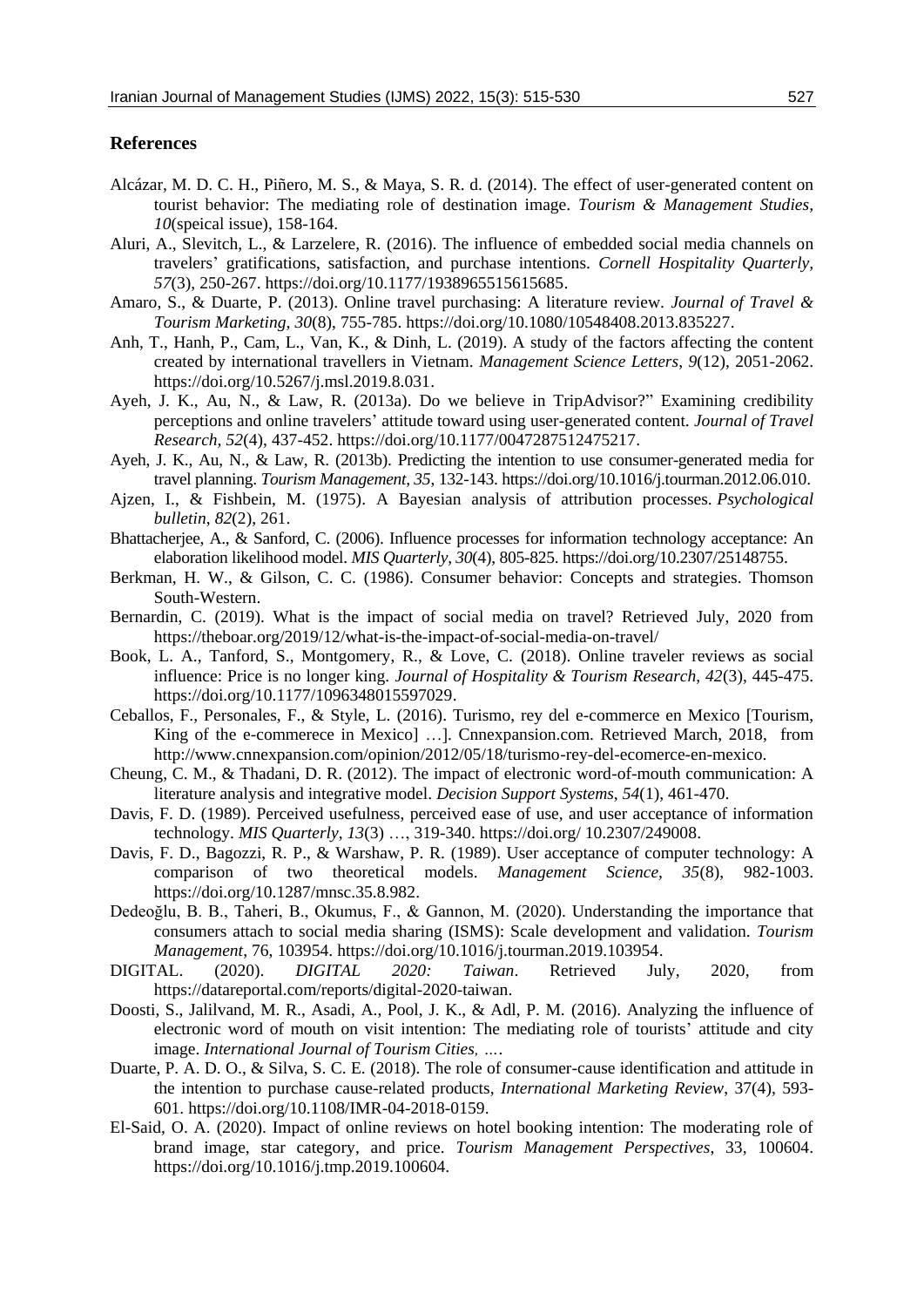- Embamex. (2017). *Mexico's rise to sixth most visited country in the world confirmed by UNWTO*. Retrieved September, 2018, from https://embamex.sre.gob.mx/reinounido/index.php/en/viewmore-press/37-press2018/1631-mexico-s-rise-to-sixth-most-visited-country-in-the-worldconfirmed-by-unwto.
- Erkan, I., & Evans, C. (2016). The influence of eWOM in social media on consumers' purchase intentions: An extended approach to information adoption. *Computers in Human Behavior*, *61*, 47-55. https://doi.org/10.1016/j.chb.2016.03.003.
- Ferries, C. (2020). *Vital millennial travel trend statistics*. Retrived July, 2020, from https://www.condorferries.co.uk/millennials-travel-statistics-trends.
- Filieri, R., & McLeay, F. (2014). E-WOM and accommodation: An analysis of the factors that influence travelers' adoption of information from online reviews. *Journal of Travel Research, 53*(1), 44-57. https://doi.org/10.1177/0047287513481274.
- Gursoy, D. (2019). A critical review of determinants of information search behavior and utilization of online reviews in decision making process. *International Journal of Hospitality Management, 76*, 53-60. https://doi.org/10.1016/j.ijhm.2018.06.003.
- Gursoy, D., & Gavcar, E. (2003). International leisure tourists' involvement profile. *Annals of Tourism Research, 30*(4), 906-926. https://doi:10.1016/S0160-7383(03)00059-8.
- Hair, J. F., Ringle, C. M., & Sarstedt, M. (2013). Partial least squares structural equation modeling: Rigorous applications, better results and higher acceptance. *Long Range Planning, 46*(1-2), 1-12.
- Hew, J.-J., Leong, L.-Y., Tan, G. W.-H., Lee, V.-H., & Ooi, K.-B. (2018). Mobile social tourism shopping: A dual-stage analysis of a multi-mediation model. *Tourism Management, 66*, 121- 139. https://doi.org/10.1016/j.tourman.2017.10.005.
- Hofstede, G. (1980). Motivation, leadership, and organization: Do American theories apply abroad? *Organizational Dynamics, 9*(1), 42-63. https://doi.org/10.1016/0090-2616(80)90013-3.
- Innis, D. E., & La Londe, B. J. (1994). Customer service: The key to customer satisfaction, customer loyalty, and market share. *Journal of Business Logistics*, *15*(1), 1-27.
- Jackson, M. (2019). Utilizing attribution theory to develop new insights into tourism experiences. *Journal of Hospitality and Tourism Management*, *38*, 176-183. https://doi.org/10.1016/j.jhtm.2018.04.007.
- Jalilvand, M. R., & Samiei, N. (2012). The effect of electronic word of mouth on brand image and purchase intention. *Marketing Intelligence & Planning*.*, 30*(4), 460-476. https://doi.org/10.1108/02634501211231946.
- Jalilvand, M. R., Samiei, N., Dini, B., & Manzari, P. Y. (2012). Examining the structural relationships of electronic word of mouth, destination image, tourist attitude toward destination and travel intention: An integrated approach. *Journal of Destination Marketing & Management, 1*(1-2), 134-143. https://doi.org/10.1016/j.jdmm.2012.10.001.
- Japutra, A., Loureiro, S. M. C., Molinillo, S., & Ekinci, Y. (2019). Travellers' mindsets and theory of planned behaviour. *Tourism Management Perspectives*, *30*, 193-196. https://doi.org/10.1016/j.tmp.2019.02.011.
- Kaemingk, D. (2020). 20 online review stats to know in 2019. *Qualtrics*. https://www.qualtrics.com/blog/online-review-stats
- Kaplan, A. M., & Haenlein, M. (2010). Users of the world, unite! The challenges and opportunities of social media. *Business Horizons, 53*(1), 59-68. https://doi.org/10.1016/j.bushor.2009.09.003.
- Kelley, H. H. (1967). Attribution theory in social psychology. *Nebraska Symposium on Motivation, 15,* 192–238..
- Kemp, S. (2020a). Digital 2020: Mexico. *Datareportal*. Retrived February, 2020, from https://datareportal.com/reports/digital-2020-mexico
- Kemp, S. (2020b). Digital 2020: Taiwan. *Datareportal*. Retrived, February, 2020, from https://datareportal.com/reports/digital-2020-taiwan
- Kim, Y. Y., & Gudykunst, W. B. (1988). *Theories in intercultural communication* (Vol. 12). Sage Publications.
- Kim, S. J., Maslowska, E., & Malthouse, E. C. (2018). Understanding the effects of different review features on purchase probability. *International Journal of Advertising, 37*(1), 29-53. https://doi.org/10.1080/02650487.2017.1340928.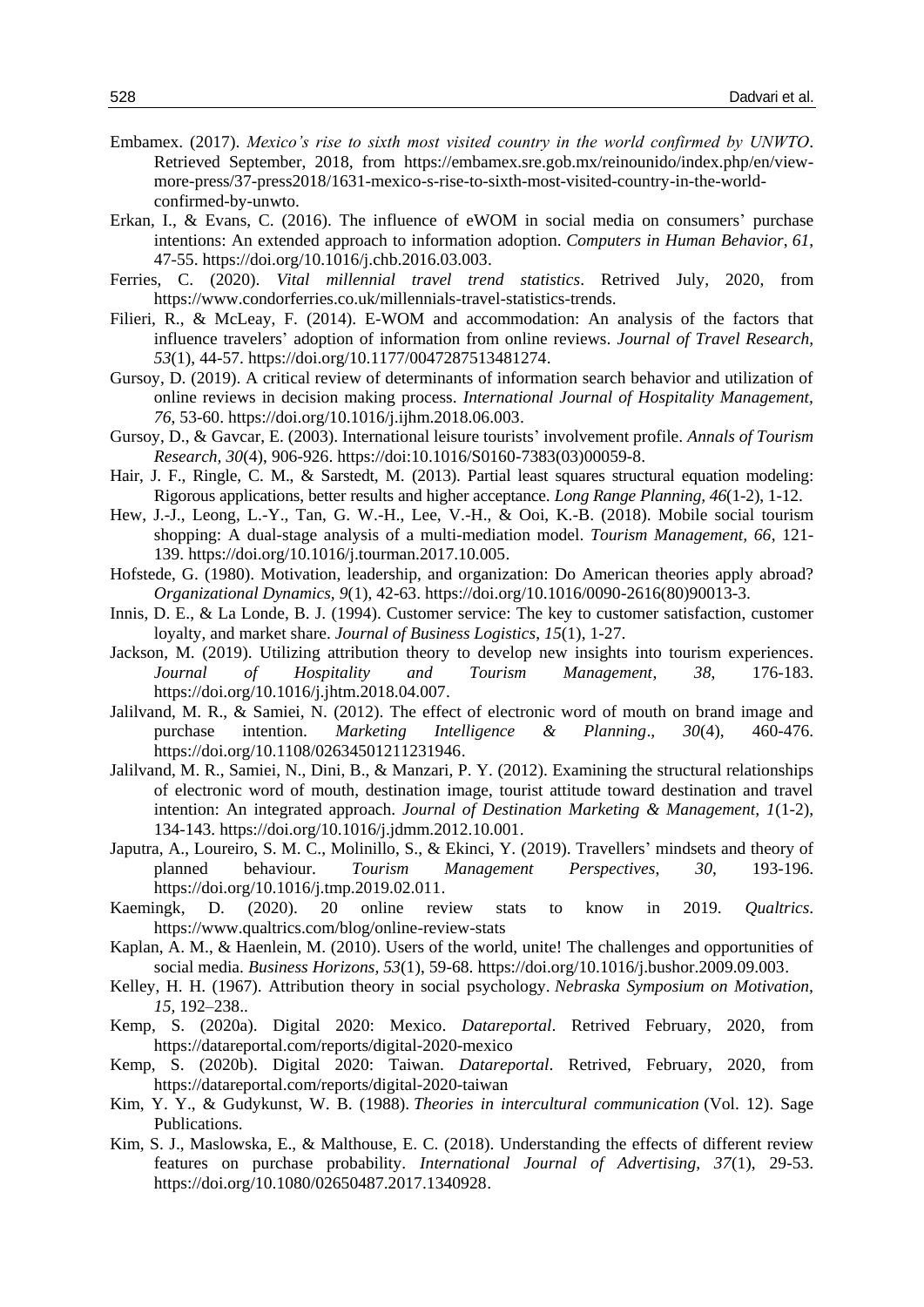- Kim, M., & Kim, J. (2020). The Influence of authenticity of online reviews on trust formation among travelers. *Journal of Travel Research, 59*(5), 763-776. https://doi.org/10.1177/0047287519868307.
- Kim, D. Y., Park, J., & Morrison, A. M. (2008). A model of traveller acceptance of mobile technology. *International Journal of Tourism Research, 10*(5), 393-407. https://doi.org/10.1002/jtr.669.
- Kucukusta, D., Law, R., Besbes, A., & Legohérel, P. (2015). Re-examining perceived usefulness and ease of use in online booking: The case of Hong Kong online users. *International Journal of Contemporary Hospitality Management, 27*(2), 185-198. https://doi.org/10.1108/IJCHM-09- 2013-0413.
- Kwok, L., Tang, Y., & Yu, B. (2020). The 7 Ps marketing mix of home-sharing services: Mining travelers' online reviews on Airbnb. *International Journal of Hospitality Management*, *90*, 102616. https://doi.org/10.1016/j.ijhm.2020.102616.
- Lam, D., & Mizerski, D. (2005). The effects of locus of control on word- of- mouth communication. *Journal of Marketing Communications, 11*(3), 215-228. https://doi.org/10.1080/1352726042000333180.
- Laurent, G., & Kapferer, J. N. (1985). Measuring consumer involvement profiles. *Journal of Marketing Research*, *22*(1), 41-53. https://doi.org/10.1177/002224378502200104.
- Li, C., Wang, Y., Lv, X., & Li, H. (2021). To buy or not to buy? The effect of time scarcity and travel experience on tourists' impulse buying. *Annals of Tourism Research*, *86*, 103083.
- Lin, W. S. (2012). Perceived fit and satisfaction on web learning performance: IS continuance intention and task-technology fit perspectives. *International Journal of Human-Computer Studies, 70*(7), 498-507. https://doi.org/10.1016/j.ijhcs.2012.01.006.
- Litvin, S. W., Goldsmith, R. E., & Pan, B. (2008). Electronic word-of-mouth in hospitality and tourism management. *Tourism Management, 29*(3), 458-468. https://doi.org/10.1016/j.tourman.2007.05.011.
- Litvin, S. W., Goldsmith, R. E., & Pan, B. (2018). A retrospective view of electronic word-of-mouth in hospitality and tourism management. *International Journal of Contemporary Hospitality Management, 30*(1), 313-325. https://doi.org/10.1108/IJCHM-08-2016-0461.
- Mariani, M. M., Di Felice, M., & Mura, M. (2016). Facebook as a destination marketing tool: Evidence from Italian regional destination management organizations. *Tourism Management, 54*, 321-343. https://doi.org/10.1016/j.tourman.2015.12.008.
- Maslowska, E., Malthouse, E. C., & Bernritter, S. F. (2017). Too good to be true: The role of online reviews' features in probability to buy. *International Journal of Advertising, 36*(1), 142-163. https://doi.org/10.1080/02650487.2016.1195622.
- Matute, J., Polo-Redondo, Y., & Utrillas, A. (2016). The influence of EWOM characteristics on online repurchase intention: Mediating roles of trust and perceived usefulness. *Online Information Review, 40*(7), 1090-1110. https://doi.org/10.1108/OIR-11-2015-0373.
- Mendes-Filho, L., Mills, A. M., Tan, F. B., & Milne, S. (2018). Empowering the traveler: An examination of the impact of user-generated content on travel planning. *Journal of Travel & Tourism Marketing, 35*(4), 425-436. https://doi.org/10.1080/10548408.2017.1358237.
- McQuarrie, E. F., & Munson, J. M. (1992). *A revised product involvement inventory: Improved usability and validity.* ACR North American Advances.
- Molly, M. (2020). Active social media user penetration in the Asia Pacific region in January 2020, by country or region. *Statista*. https://www.statista.com/statistics/255235/active-social-mediapenetration-in-asian-countries/
- Moon, J. W., & Kim, Y. G. (2001). Extending the TAM for a World-Wide-Web context. *Information & Management, 38*(4), 217-230. https://doi.org/10.1016/S0378-7206(00)00061-6.
- Mukherjee, P., & Jansen, B. J. (2017). Conversing and searching: The causal relationship between social media and web search. *Internet Research*, *27*(5), 1209-1226. https://doi.org/10.1108/IntR-07-2016-0228.
- Munar, A. M., & Jacobsen, J. K. S. (2013). Trust and involvement in tourism social media and webbased travel information sources. *Scandinavian Journal of Hospitality and Tourism, 13*(1), 1-19. https://doi.org/10.1080/15022250.2013.764511.